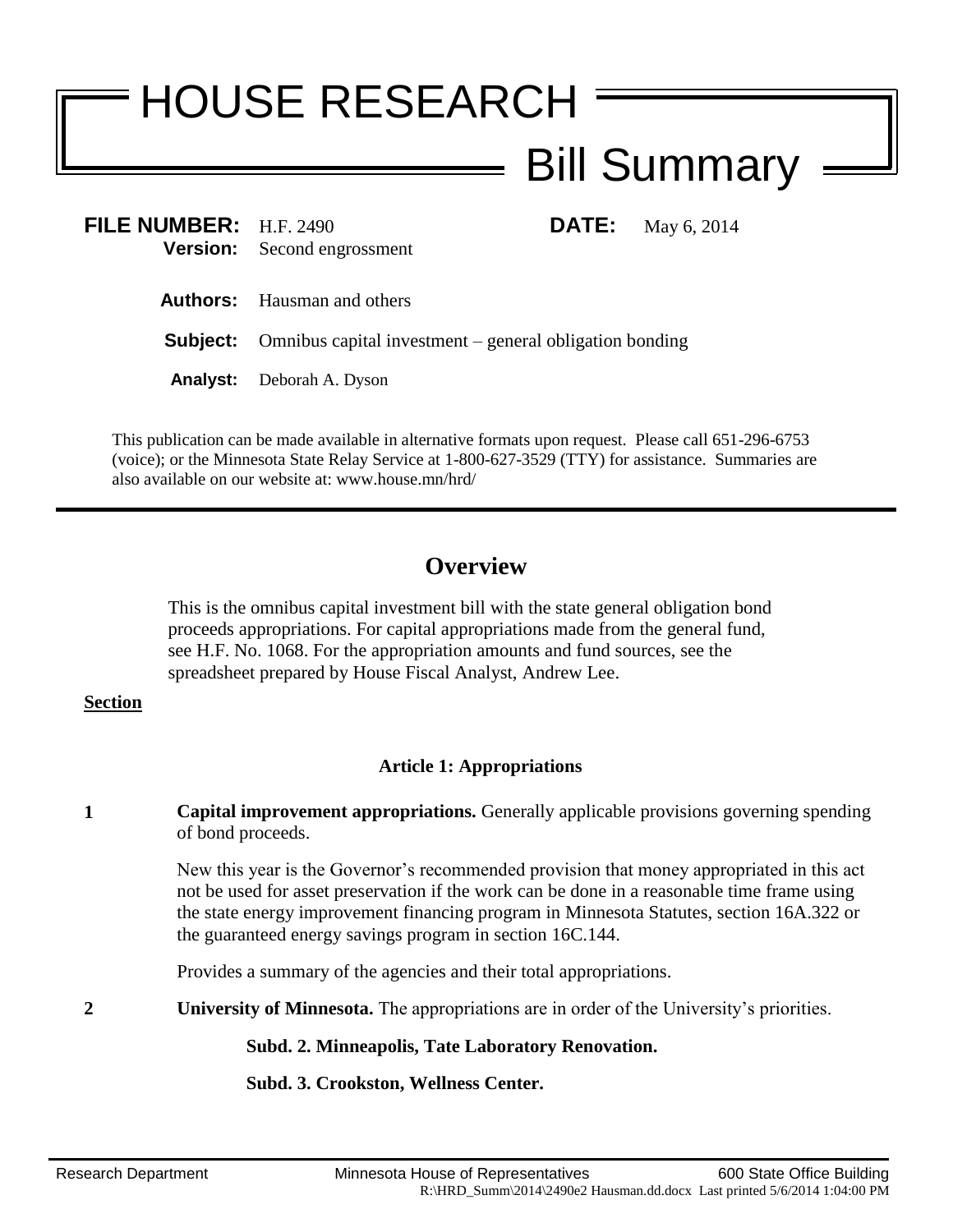**Subd. 4. Research Laboratories.** Includes the bee research facility and aquatic invasive species research lab.

**Subd. 5. Duluth, Chemical Sciences and Advanced Materials Building.**

**Subd. 6. James Ford Bell Natural History Museum and Planetarium.**

 **Subd. 7. University share.** Provides that the appropriations are for approximately two-thirds of project costs, except for HEAPR and the Bell Museum.

 **Subd. 8. Unspent appropriations.** Allows money not needed for a completed project to be used for HEAPR. Requires a report to chairs of the house and senate capital investment and higher education finance committees.

**3 Minnesota State Colleges and Universities (MnSCU).** The appropriations are in order of MnSCU's priorities.

**Subd. 2. Metropolitan State University.** Science Education Center.

**Subd. 3. Bemidji State University.**

**Subd. 4. Lake Superior College.**

**Subd. 5. Minneapolis Community and Technical College.**

 **Subd. 6. Saint Paul College.** Culinary Arts and Computer Numerical Control/Machine Tool space renovation.

**Subd. 7. Minnesota State College, Southeast Technical.** Winona.

**Subd. 8. Minnesota State University, Mankato.** Clinical sciences.

**Subd. 9. Minnesota State Community and Technical College, Moorhead.**

**Subd. 10. Rochester Community and Technical College.**

**Subd. 11. Century College.**

 **Subd. 12. Northeast Higher Education District.** For projects at Itasca, Rainy River, Vermilion, and Hibbing.

**Subd. 13. Winona State University.** Education Village.

**Subd. 14. Saint Paul College.** Health and science alliance center addition.

**Subd. 15. Century College.** Classrooms.

**Subd. 16. South Central College, North Mankato.**

**Subd. 17. St. Cloud State University.**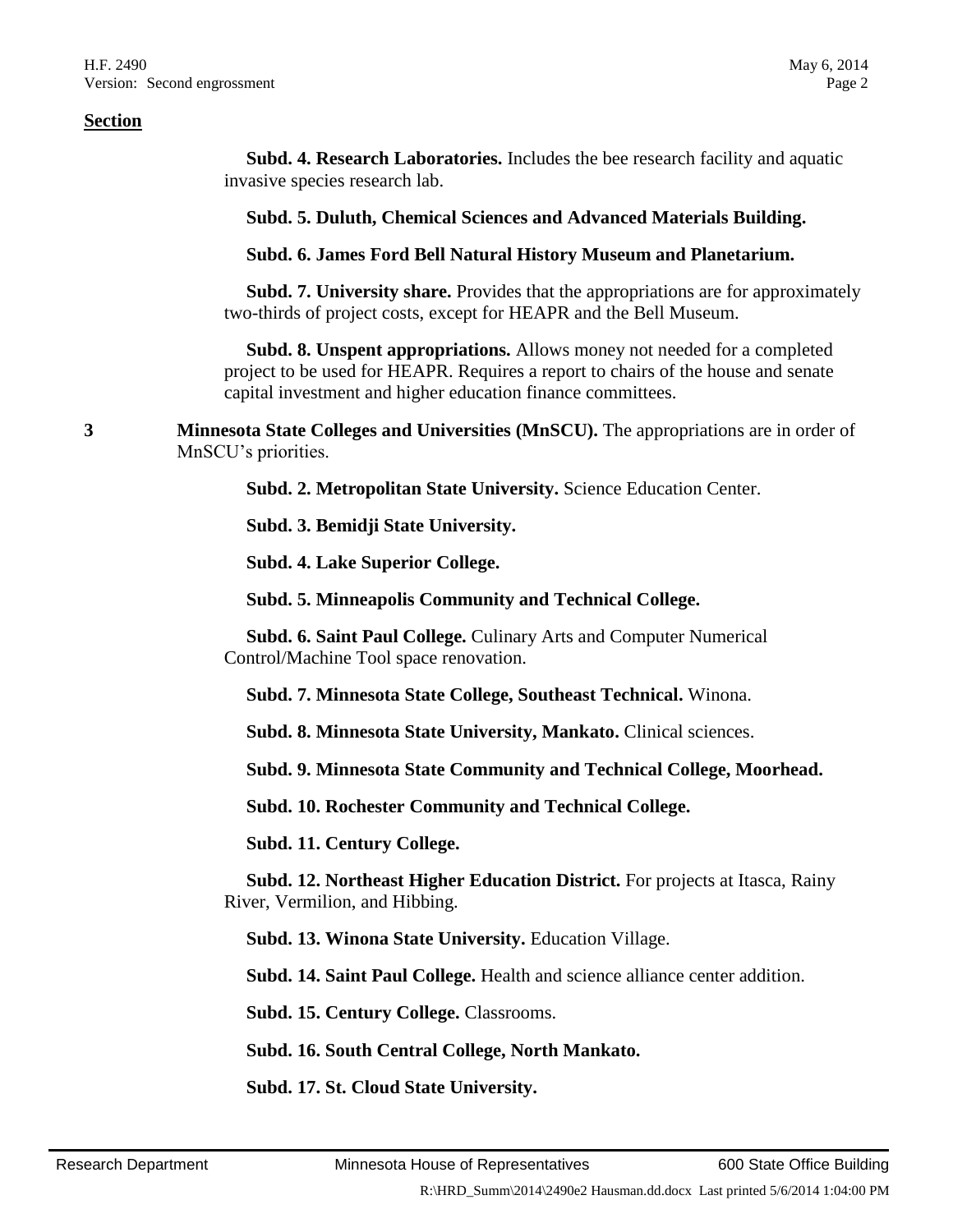**Subd. 18. Debt service.** Requires MnSCU to pay one-third of the debt service on debt issued for the projects in this section, except for HEAPR.

 **Subd. 19. Unspent appropriations.** Allows money not needed for a completed project to be used for HEAPR on the same campus as the project for which the original appropriation was made. Requires a report to chairs of the house and senate capital investment and higher education finance committees.

#### **4 Education.**

**Subd. 2. Red Lake School District.** Maximum effort school loan.

**Subd. 3. Library construction grants.**

**5 Minnesota State Academies.**

**Subd. 2. Asset preservation.**

**Subd. 3. New Residence hall.**

- **6 Perpich Center for Arts Education.** Asset preservation.
- **7 Natural Resources.**

**Subd. 2. Asset preservation.**

**Subd. 3. Buildings and facilities development.**

 **Subd. 4. Dam renovation, repair, removal.** For repair and renovation of the Champlin Mill Pond dam, the Rapidan dam, and Lanesboro dam.

**Subd. 5. RIM critical habitat.**

 **Subd. 6. State trails acquisition and development.** For the following trails: Blazing Star, Camp Ripley/Veterans, Casey Jones, Cuyuna Lakes, Gateway, Gitchi-Gami, Glacial Lakes, Goodhue Pioneer, Heartland, Luce Line, Mill Towns, Minnesota River, Minnesota Valley, and Shooting Star.

**Subd. 7. Scientific and Natural Areas Acquisition and Development.**

**Subd. 8. Aquatic Management Area acquisition and development.**

 **Subd. 9. Central Minnesota Regional Parks.** The original appropriation for this park was in 2008. Because the rider said it was to acquire 68 acres and the actual area was less than that, the rider needed to be amended to say "up to." The 2013 bill included this provision but the final capital investment act did not and the 2008 money was canceled.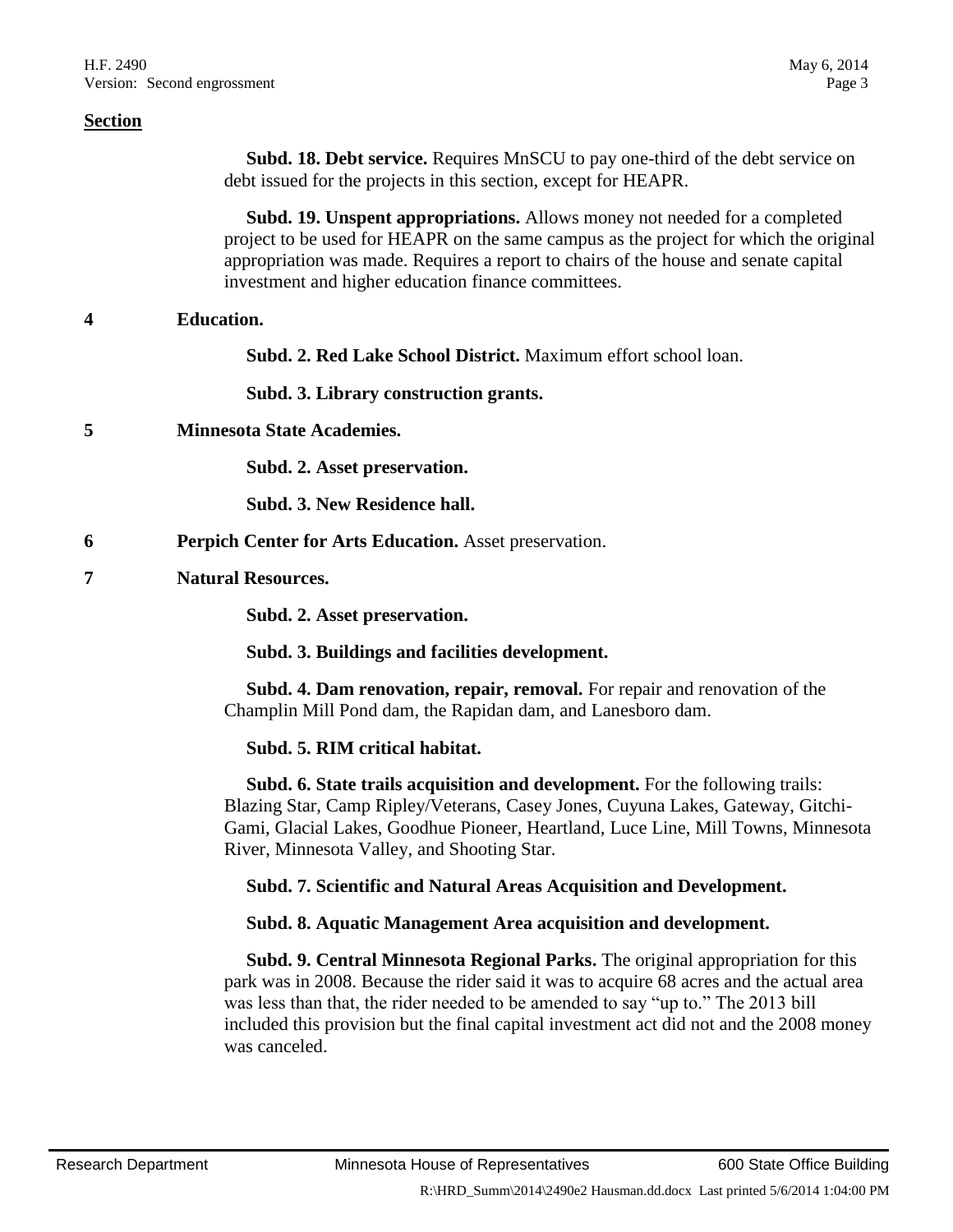**Subd. 10. Fort Snelling Upper Post, paths.**

 **Subd. 11. Red River Recreation Area.** For campground utilities in East Grand Forks.

**Subd. 12. Fountain Lake restoration.** To Shell Rock River Watershed.

**Subd. 13. Native Prairie Bank Acquisition and Development.**

**Subd. 14. Groundwater Monitoring and Observation Wells.**

**Subd. 15. James Ford Bell Museum.** For outdoor classrooms.

 **Subd. 16. State forest campground connection to sewer system.** Requires the state forest campground in Kabetogama Township to connect to a public sewage treatment system within the Voyageurs National Park Clean Water Joint Powers Board's jurisdiction, when one is constructed. An appropriation through the Public Facilities Authority below funds the sewage treatment system.

 **Subd. 17. Unspent appropriations.** Permits the agency to use money appropriated but not needed to complete a project to be used for asset preservation.

- **8 Agriculture.** For a feed storage and grinding rooms at the lab.
- **9 Pollution Control Agency.** For a capital assistance program grant to Becker County.
- **10 Board of Water and Soil Resources.**

#### **Subd. 2. RIM Reserve.**

#### **Subd. 3. Local government roads wetland replacement program.**

**11 Minnesota Zoological Garden.** For asset preservation.

#### **12 Administration.**

**Subd. 2. Capitol Renovation and Restoration.**

**Subd. 3. Capital asset preservation and replacement account (CAPRA).**

**Subd. 4. Minnesota Hmong-Lao Veterans Memorial.**

**Subd. 5. Minnesota Workers Memorial.**

#### **13 Amateur Sports.**

**Subd. 2. Southwest Regional Amateur Sports Center.** In Marshall.

**Subd. 3. National Sports Center expansion.** In Blaine.

**Subd. 4. Asset preservation.** In Blaine.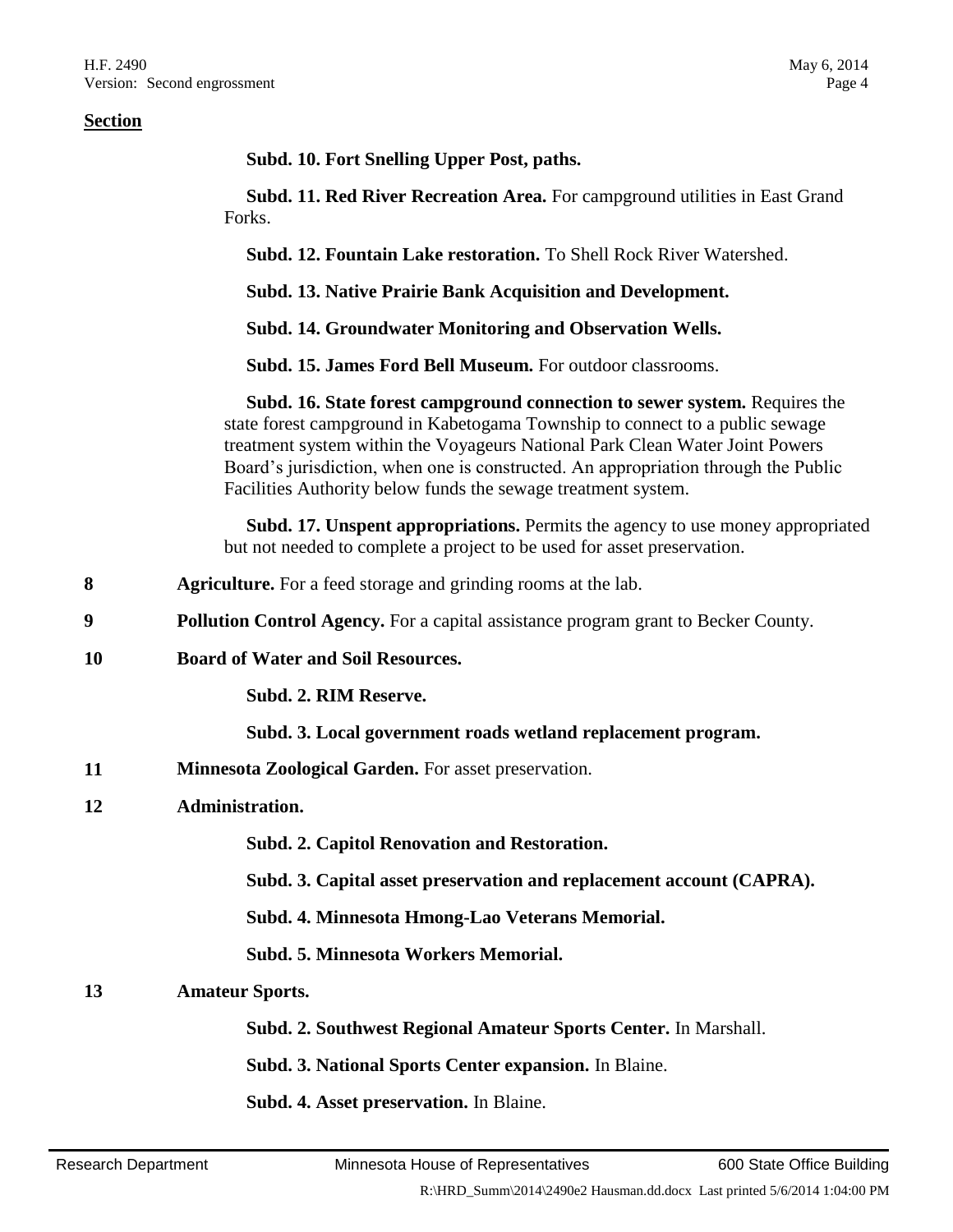| 14 | <b>Public Safety.</b>                                                                                                    |
|----|--------------------------------------------------------------------------------------------------------------------------|
|    | Subd. 2. Cottage Grove – HERO Center.                                                                                    |
|    | Subd. 3. Maplewood – East Metro Public Safety Training Center.                                                           |
|    | Subd. 4. Montgomery – Public Safety Facility.                                                                            |
| 15 | <b>Military Affairs.</b>                                                                                                 |
|    | <b>Subd. 2. Asset preservation.</b> Also allows money to be used to expand the parking<br>lot at the armory in Owatonna. |
|    | Subd. 3. Brooklyn Park Armory.                                                                                           |
| 16 | <b>Transportation.</b>                                                                                                   |
|    | <b>Subd. 2. Greater Minnesota Transit.</b> For the St. Cloud Metropolitan Transit and<br>Kandiyohi Area Transit.         |
|    | Subd. 3. Railroad Warning Devices Replacement. For Little Canada and<br>Shoreview.                                       |
|    | Subd. 4. Passenger and Freight Rail.                                                                                     |
| 17 | <b>Metropolitan Council.</b>                                                                                             |
|    | Subd. 2. Transit Capital Improvement Program.                                                                            |
|    | <b>Subd. 3. Metropolitan Regional Parks and Trails.</b> Lists locations of projects.                                     |
|    | Subd. 4. Metropolitan Cities Inflow and Infiltration grants.                                                             |
|    | Subd. 5. Inver Grove Heights, Heritage Village Park.                                                                     |
|    | Subd. 6. Fridley – Springbrook Nature Center.                                                                            |
|    | Subd. 7. Minneapolis - Sculpture Garden Drainage Control.                                                                |
|    | Subd. 8. St. Paul – Bruce Vento Nature Sanctuary Cultural Center.                                                        |
|    | Subd. 9. St. Paul - Como Regional Park Access.                                                                           |
|    | Subd. 10. St. Paul - Como Zoo.                                                                                           |
|    | Subd. 11. Washington County – Hastings Bridge trail connection.                                                          |
| 18 | <b>Human Services.</b>                                                                                                   |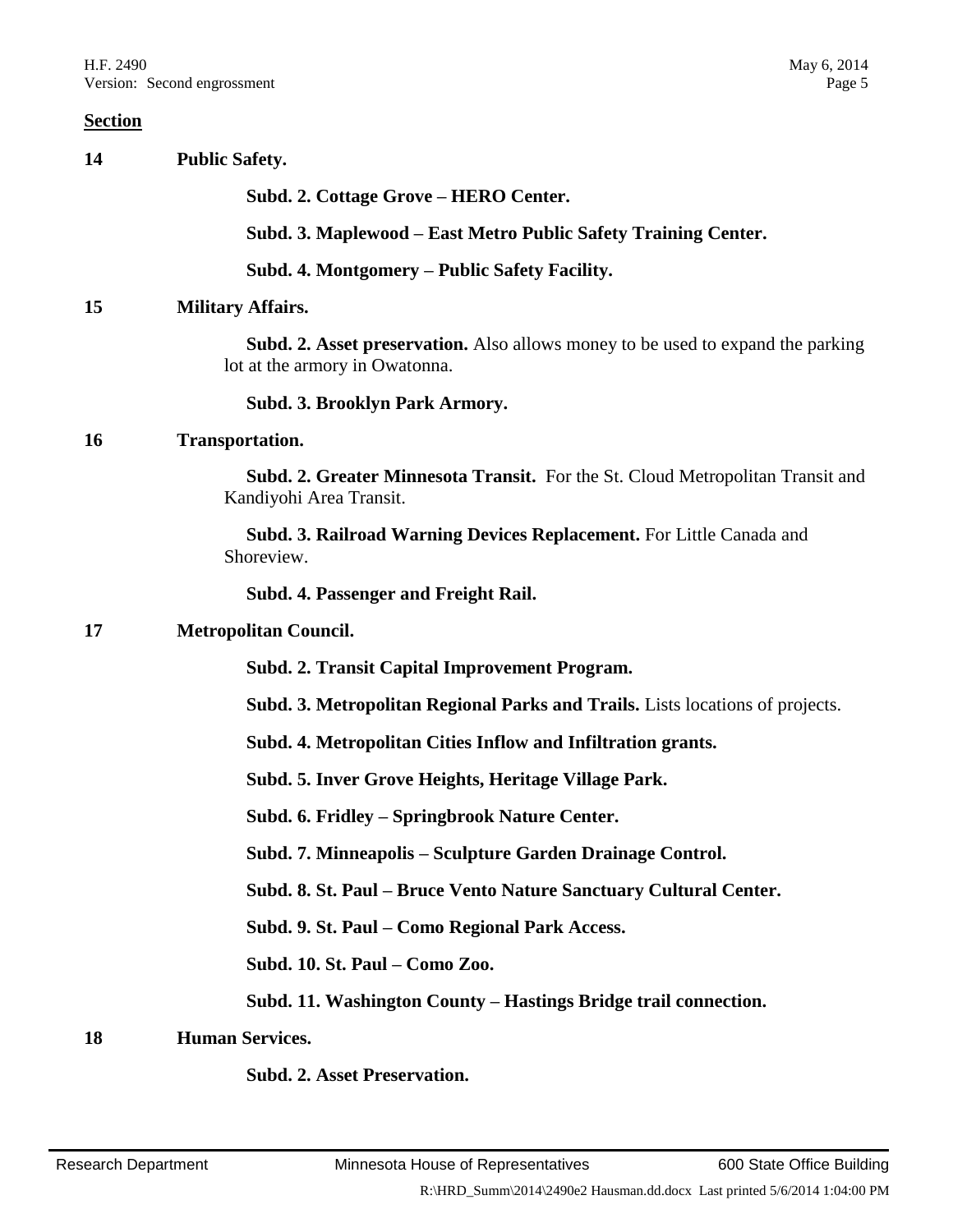| <b>Section</b> |                                                                                                                                                                 |
|----------------|-----------------------------------------------------------------------------------------------------------------------------------------------------------------|
|                | Subd. 3. Maplewood – Harriet Tubman Center East.                                                                                                                |
|                | Subd. 4. Hennepin County – St. David's Center for Child and Family<br>Development.                                                                              |
| 19             | <b>Veterans Affairs.</b>                                                                                                                                        |
|                | Subd. 2. Asset preservation.                                                                                                                                    |
|                | Subd. 3. Minneapolis Veterans Home, deep tunnel.                                                                                                                |
|                | Subd. 4. Edina – All Veterans Memorial.                                                                                                                         |
|                | Subd. 5. North St. Paul – Veterans Memorial.                                                                                                                    |
| <b>20</b>      | Corrections.                                                                                                                                                    |
|                | <b>Subd. 2. Asset Preservation.</b>                                                                                                                             |
|                | Subd. 3. Minnesota Correctional Facility – Shakopee. For the fence.                                                                                             |
|                | Subd. 4. Minnesota Correctional Facility – St. Cloud. Phase 1.                                                                                                  |
|                | <b>Subd. 5. Northeast Regional Corrections Center.</b>                                                                                                          |
|                | <b>Subd. 6. Unspent appropriations.</b> Permits the agency to use money appropriated<br>but not needed to complete a project to be used for asset preservation. |
| 21             | <b>Employment and Economic Development.</b>                                                                                                                     |
|                | Subd. 2. Greater Minnesota Business Development Public Infrastructure<br>grants.                                                                                |
|                | Subd. 3. Public Building Accessibility grants. For the new program established in<br>article 2.                                                                 |
|                | Subd. 4. St. Paul - Minnesota Public Media Commons.                                                                                                             |
| 22             | <b>Public Facilities Authority.</b>                                                                                                                             |
|                | Subd. 2. State match for federal grants. Drinking water and wastewater<br>infrastructure.                                                                       |
|                | Subd. 3. Wastewater infrastructure funding (WIF).                                                                                                               |
|                | Subd. 4. Big Lake Area Sanitary District.                                                                                                                       |
|                | Subd. 5. Voyageurs National Park Clean Water Joint Powers Board.                                                                                                |
| 23             | <b>Housing Finance Agency.</b> For public housing rehabilitation.                                                                                               |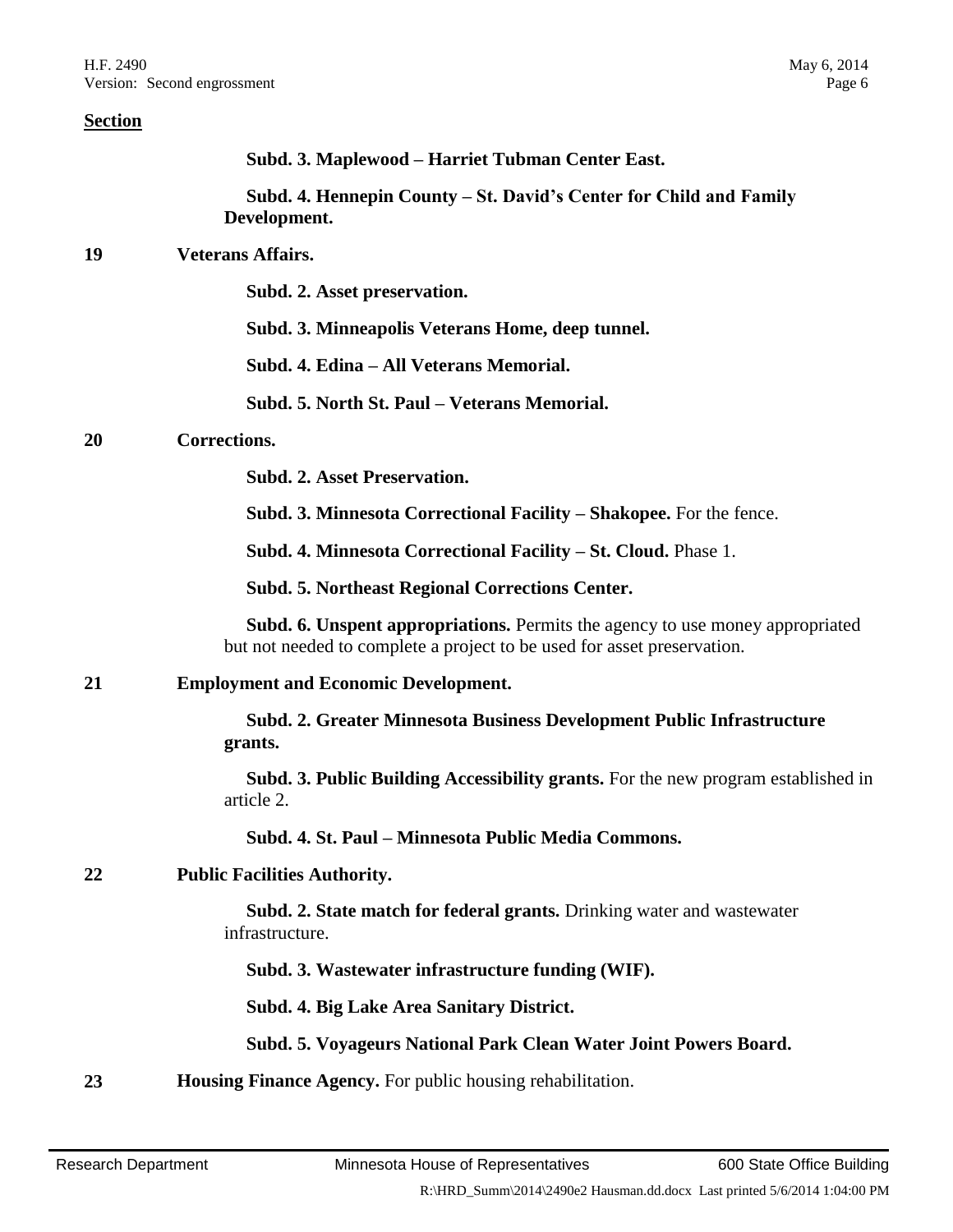| 24 | <b>Minnesota Historical Society.</b>                                                                             |
|----|------------------------------------------------------------------------------------------------------------------|
|    | Subd. 2. Oliver H. Kelley Farm historic site.                                                                    |
|    | Subd. 3. Historic sites asset preservation.                                                                      |
|    | Subd. 4. Historic Fort Snelling predesign.                                                                       |
| 25 | Iron Range Resources and Rehabilitation Board. For a new multi-use, year-round event<br>center at Giant's Ridge. |
| 26 | <b>Grants to Political Subdivisions.</b>                                                                         |
|    | Subd. 2. Chatfield – Center for the Arts.                                                                        |
|    | Subd. 3. Duluth, NorShor Theatre.                                                                                |
|    | Subd. 4. Duluth, Spirit Mountain Recreation Area.                                                                |
|    | Subd. 5. Duluth, Wade Stadium.                                                                                   |
|    | Subd. 6. Fosston – Second Street Road Improvement.                                                               |
|    | Subd. 7. Grand Rapids Independent School District No. 318. For the Myles Reif<br>Center.                         |
|    | Subd. 8 International Falls, airport.                                                                            |
|    | Subd. 9. Lake Superior-Poplar River Water District.                                                              |
|    | Subd. 10. Mankato, Arena and Events Center Auditorium.                                                           |
|    | Subd. 11. Maple Plain – Street and Utility project.                                                              |
|    | Subd. 12. Minneapolis, Brian Coyle community center. For predesign and<br>design.                                |
|    | Subd. 13. Minneapolis, Hennepin Center for the Arts.                                                             |
|    | Subd. 14. Minneapolis, Nicollet Mall.                                                                            |
|    | Subd. 15. Park Rapids Upper Mississippi Arts Center.                                                             |
|    | Subd. 16. Range Regional Airport.                                                                                |
|    | Subd. 17. Red Wing River Renaissance.                                                                            |
|    | Subd. 18. Rice Lake Township, water main replacement.                                                            |
|    | Subd. 19. Rochester, Mayo Civic Center Complex.                                                                  |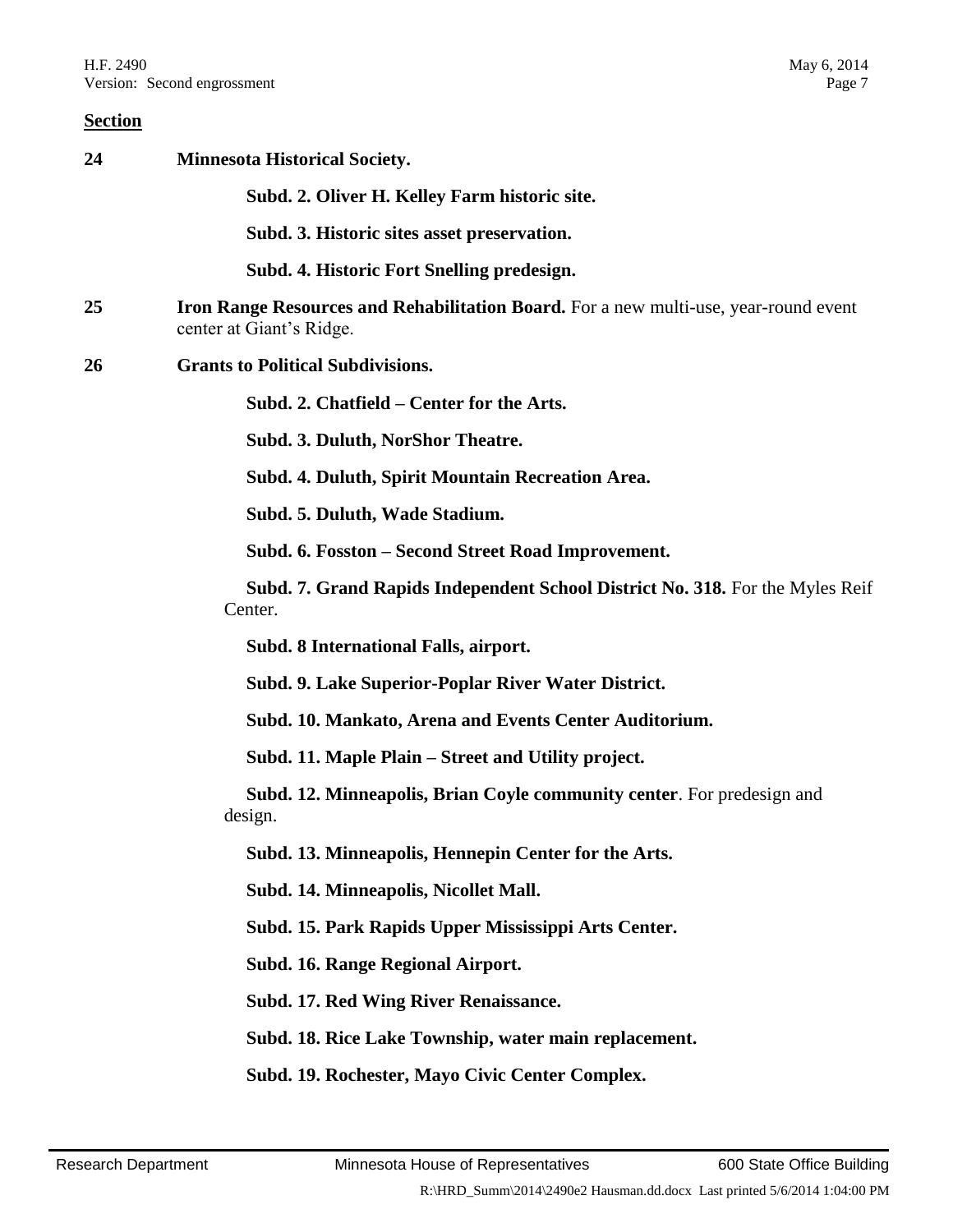|    | Subd. 20. Sandstone Business Park.                                                                                                                                                                                                                                                                                                                                                                                                                                |
|----|-------------------------------------------------------------------------------------------------------------------------------------------------------------------------------------------------------------------------------------------------------------------------------------------------------------------------------------------------------------------------------------------------------------------------------------------------------------------|
|    | Subd. 21. St. Cloud, River's Edge Convention Center.                                                                                                                                                                                                                                                                                                                                                                                                              |
|    | Subd. 22. St. Paul, Minnesota Children's Museum.                                                                                                                                                                                                                                                                                                                                                                                                                  |
|    | Subd. 23. St. Paul, Historic Palace Theater Renovation.                                                                                                                                                                                                                                                                                                                                                                                                           |
|    | Subd. 24. St. Paul, Ordway Center for the Performing Arts.                                                                                                                                                                                                                                                                                                                                                                                                        |
|    | Subd. 25. St. Paul Port Authority, University Enterprise Laboratories.                                                                                                                                                                                                                                                                                                                                                                                            |
|    | Subd. 26. Thief River Falls - Public Infrastructure.                                                                                                                                                                                                                                                                                                                                                                                                              |
|    | Subd. 27. Truman, storm water project.                                                                                                                                                                                                                                                                                                                                                                                                                            |
|    | Subd. 28. Virginia, Highway 53 utilities relocation.                                                                                                                                                                                                                                                                                                                                                                                                              |
|    | Subd. 29. Worthington – Biotechnology Advancement Center.                                                                                                                                                                                                                                                                                                                                                                                                         |
| 27 | Bond sale expenses.                                                                                                                                                                                                                                                                                                                                                                                                                                               |
| 28 | Bond sale authorizations.                                                                                                                                                                                                                                                                                                                                                                                                                                         |
| 29 | <b>Cancellations.</b>                                                                                                                                                                                                                                                                                                                                                                                                                                             |
| 30 | Bond sale schedule. Amends the 2013 provision that set the limit on the amount that may be<br>transferred from the general fund to the state bond fund to pay debt service during the<br>biennium, to take into account bond sales authorized in this bill.                                                                                                                                                                                                       |
| 31 | Appropriations given effect once. Provides that if an appropriation is enacted in more than<br>one bill, it is to be given effect only once.                                                                                                                                                                                                                                                                                                                      |
| 32 | <b>Effective date.</b> Provides that the article is effective the day following final enactment.                                                                                                                                                                                                                                                                                                                                                                  |
|    | <b>Article 2: Miscellaneous</b>                                                                                                                                                                                                                                                                                                                                                                                                                                   |
| 1  | Negotiated sales authority. Permits negotiated sales of state general obligation bonds.<br>Temporary authority was granted in 2009 and renewed in 2011, but expired in 2013.                                                                                                                                                                                                                                                                                      |
| 2  | <b>Reports (cancellation statute).</b> Adds state appropriation bonds to the cancellation statute.                                                                                                                                                                                                                                                                                                                                                                |
| 3  | <b>Cancellation.</b> Same as section 2.                                                                                                                                                                                                                                                                                                                                                                                                                           |
| 4  | <b>Public representative required.</b> Requires a lease or management agreement for a project<br>given \$5 million or more from bond proceeds to provide for the commissioner of the<br>granting agency or a member of the political subdivision's governing body to appoint an<br>interested and qualified person to serve on the governing body of the entity operating the<br>facility. Applies retroactively to appropriations made on or after July 1, 2009. |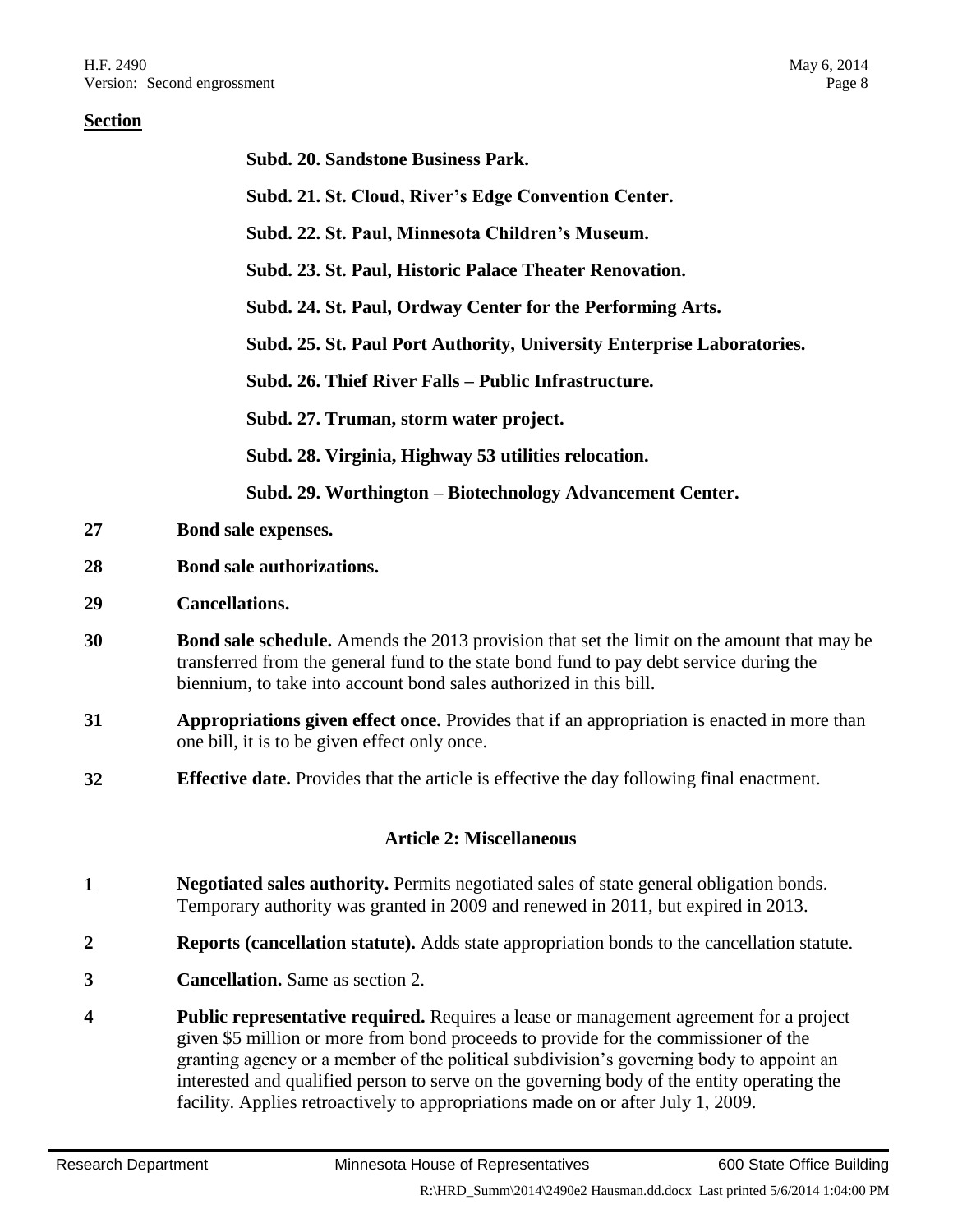- **5 Public building accessibility grant program.** Establishes a new grant program in DEED for making accessibility improvements in city, county, or town buildings. Caps a local government at \$150,000 total in grants. Requires nonstate match.
- **6 Qualification; improvement grants (library construction grants).** Specifies that improvements include remediation of conditions hazardous to health or safety.
- **7 Higher education capital projects.** Provides that the criteria for priorities in capital funding requests from the University of Minnesota and the Minnesota State Colleges and Universities are not in priority order.
- **8 Minnesota Valley Railroad Tract Rehabilitation (2008).** Extends authority to use the money to December 31, 2015, and allows it to be used for bridge work.
- **9 Minnesota Valley Railroad Tract Rehabilitation (2009).** Extends authority to use the money to December 31, 2015, and allows it to be used for bridge work.
- **10 Minnesota Valley Railroad Tract Rehabilitation (2010).** Extends authority to use the money to December 31, 2015, and allows it to be used for bridge work.
- **11 Minneapolis – Orchestra Hall (2010).** Extends the time for use of the \$2 million for the Peavey Plaza project to December 31, 2018.
- **12 Hennepin County – Minnesota African American History Museum and Cultural Center (2011).** Allows the grant to be used to acquire the land and buildings in addition to the other uses listed.
- **13 Minneapolis Veterans Home Centralized Pharmacy (2012).** Gives some flexibility on which building will be used.
- **14 Austin Port Authority – Research and Technology Center (2012).** Allows the money to be used for the parking lot as well as the building.
- **15 Flood hazard mitigation, stream restoration grants (2012).** Allows money appropriated in the 2012 disaster relief legislation for flood hazard mitigation to also be used for stream restoration projects in the same area. This allows the money to be used for the Mission Creek and Chester Creek projects in Duluth.
- **16 Reforestation (2012).** Allows money from the 2012 disaster relief legislation to be used for reforestation to also be used in the 2011 disaster area. This allows the money to be used to reforest DNR property in Pine County.
- **17 Veterans Affairs (2013).** Modifies use of 2013 appropriation. The amount appropriated in 2013 was for the state's 35 percent share, but the federal 65 percent share has not been awarded and so the project cannot proceed as planned.